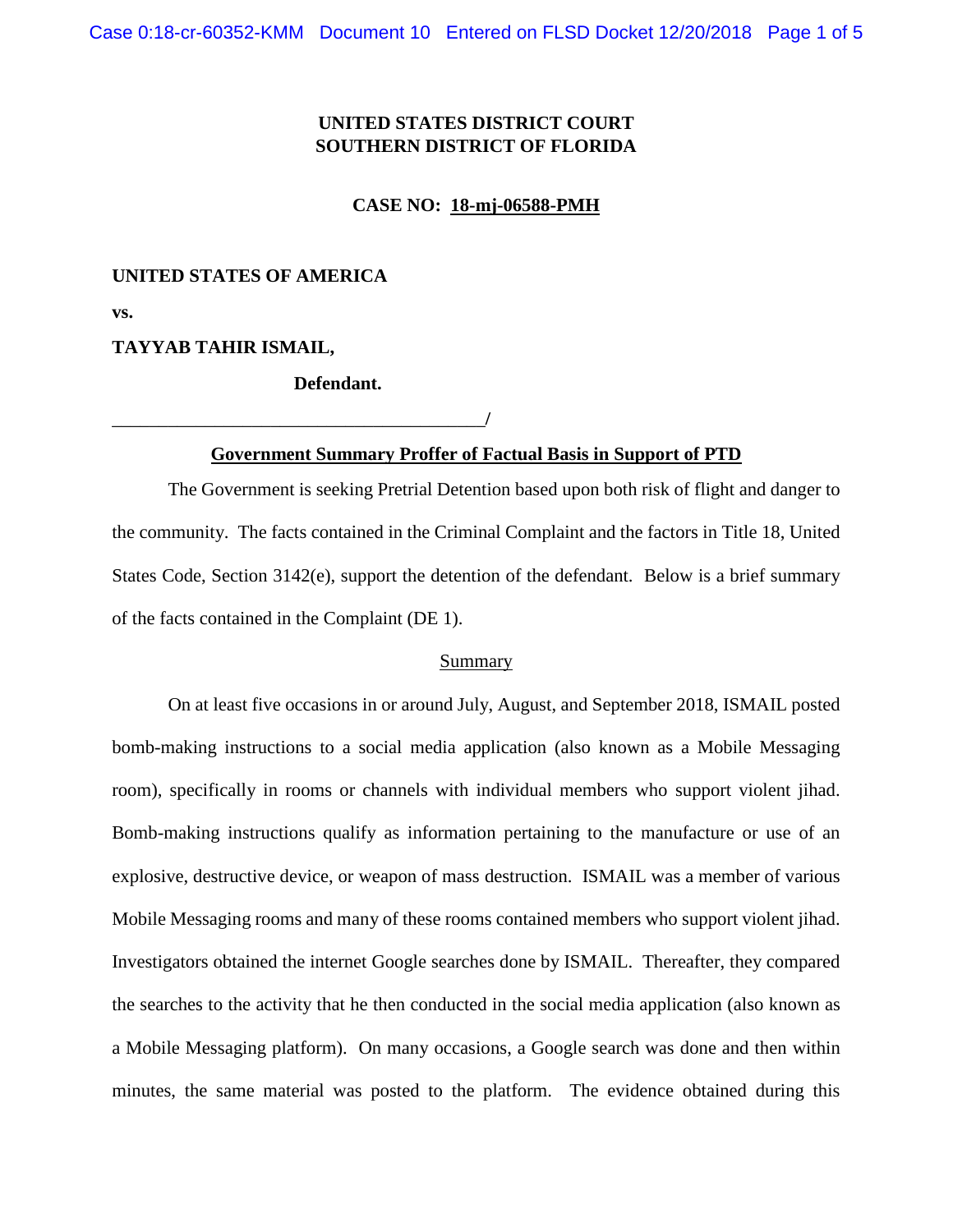investigation has revealed that ISMAIL was the user of various email addresses, the creator and user of two Websites, and the individual who posted the bomb-making instructions. In the social media application, Ismail's profile picture was the ISIS flag.

#### Ismail's Intent

 $\overline{\phantom{a}}$ 

This investigation revealed that Ismail researched bomb-making instructions and thereafter, post the instructions into platforms with many members who supported violent jihad. Ismail's intent to commit this crime is evidenced in his personal conversations with an FBI confidential human source, his comments and posts on-line, and his post-*Miranda* statement to law enforcement.

In June 2015, ISMAIL discussed with a reliable FBI confidential human source his disdain for the United States and his desire to travel to and live in "the Caliphate" after its creation. During the summer of 2015, "the Caliphate" was a reference to the designated foreign terrorist organization known as the Islamic State in Iraq and al Sham (hereinafter "ISIS"). ISMAIL repeatedly referred to Anwar al-Aulaqi<sup>[1](#page-1-0)</sup> as a hero, noted that he regularly listened to al-Aulaqi's lectures, and stated his desire to travel to conduct jihad at some point in time. ISMAIL also described jihad as an Islamic duty, stating, "hypocrisy is when one refuses to go to jihad." He later stated he believed in following the "Prophet's" wish to die performing jihad. Notably, ISMAIL voiced support for ISIS, stating they did good things in Syria and that he had considered joining

<span id="page-1-0"></span><sup>1</sup> Anwar al-Aulaqi was an extremist ideologue and a leader in al Qaeda in the Arabian Peninsula (hereinafter "AQAP"), an al Qaeda affiliate located in Yemen, who was killed in a United States drone strike in Yemen in late‐September 2011. Al-Aulaqi was a prolific producer of English-language jihadist propaganda, which, even after his death, continues to inspire individuals to participate in violent jihad.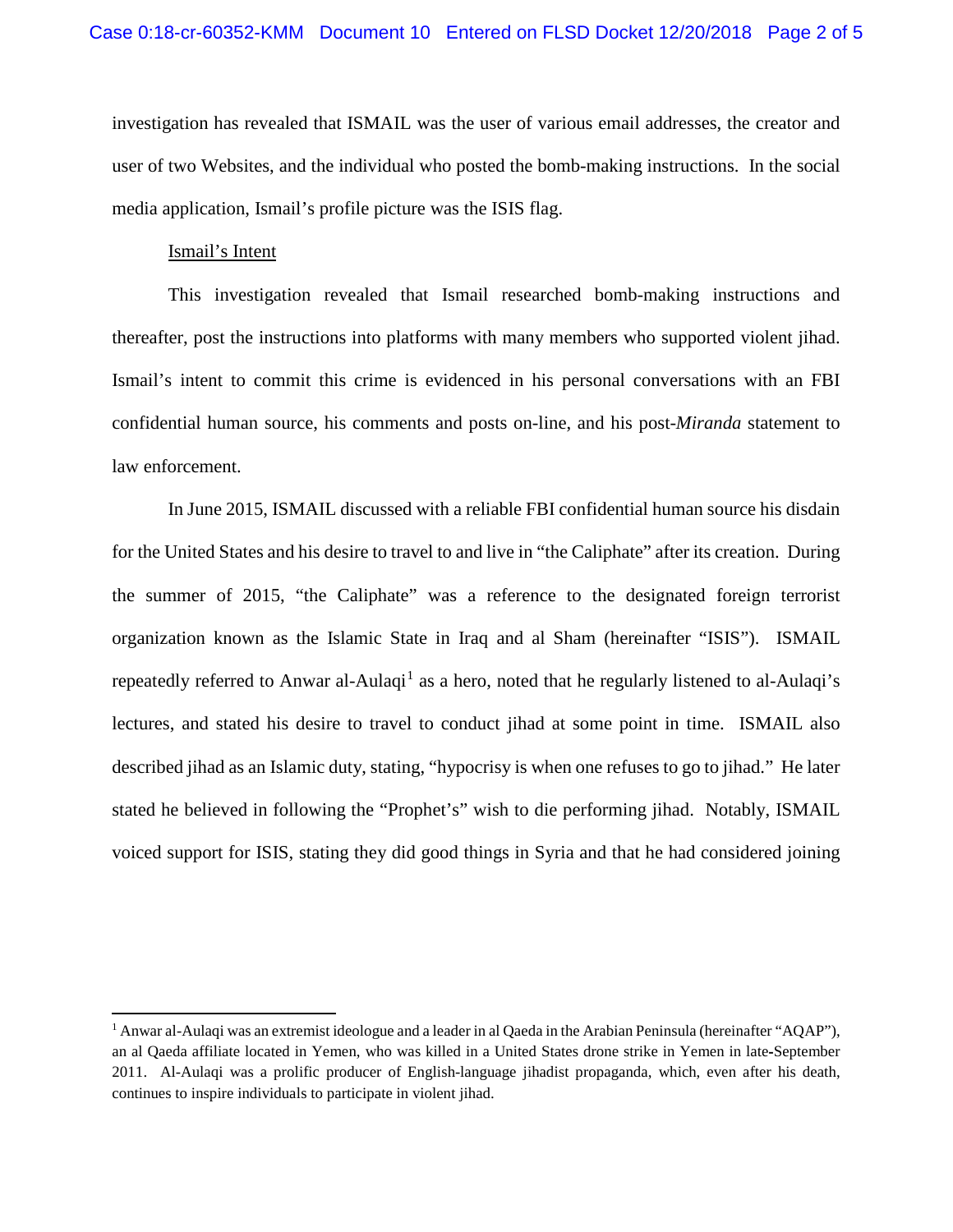ISIS. He discussed ISIS fulfilling prophesies about reestablishing the Caliphate and described westerners as "kuffar,"<sup>[2](#page-2-0)</sup> comparing them to animals.

Ismail was arrested on December 14, 2018. In his post-*Miranda* statement, Ismail admitted to posting the bomb-making instructions, however, he claimed it was just for "research" and to "archive" the material. Ismail further acknowledged that he knew members of the rooms were supporters of terrorist organizations, including ISIS, and others who support violent jihad. Ismail admitted to being a member of over 100 rooms in the social media application. He also admitted to creating approximately 10 rooms and inviting others to join. Ismail stated that he wanted to be anonymous on line so that he would not be "trapped". In order to be anonymous, he used names other than his own, a Google voice number, and a virtual private network (vpn). Ismail provided advice in the rooms on how to evade detection by law enforcement and how "mujahideen" (fighters) could reach maximum privacy within the social media application.

#### Bomb-Making Instructions

 $\overline{\phantom{a}}$ 

On or about July 15, 2018, at approximately 11:10 p.m. UTC, ISMAIL searched for and visited a website, which had bomb-making instructions (T.E.C.). Approximately 27 minutes later, ISMAIL posted the same link to a mobile messaging room. ISMAIL included an alternative link to the same PDF file for download (hereinafter "Alternative Link"). On or about November 21, 2018, the FBI queried the open source internet for Alternative Link. The Google site revealed that the instructions posted on or about July 15 by ISMAIL, were the same month and day that ISMAIL (a) researched the document using Google services, and (b) posted the same document.

<span id="page-2-0"></span><sup>&</sup>lt;sup>2</sup> "Kuffar" is a transliterated Arabic term used to define non-Muslims; the term is derogatory in nature and essentially refers to non-Muslims as disbelievers.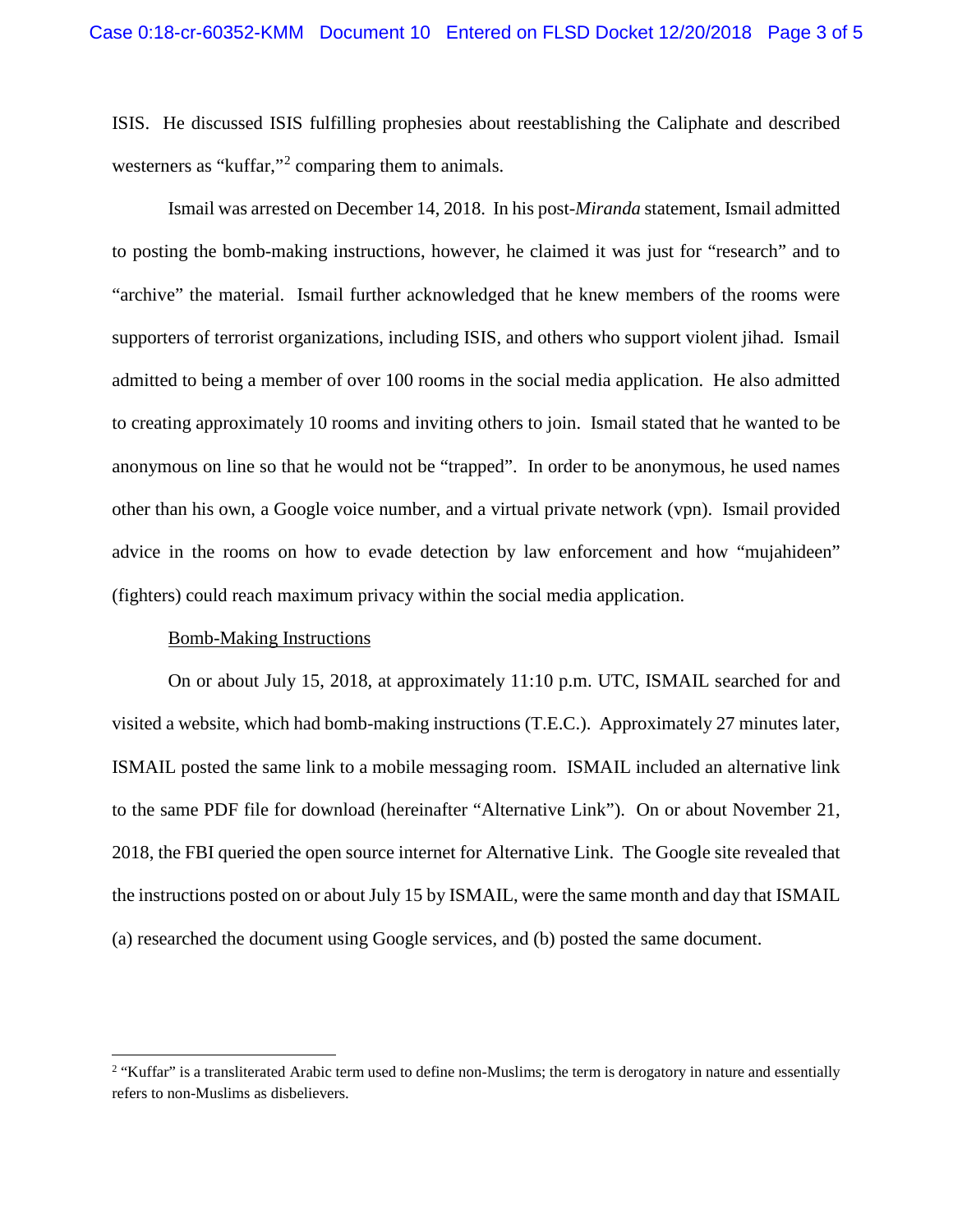On or about July 16, 2018, at approximately 12:50 a.m. UTC, ISMAIL searched for and visited a different website containing bomb-making instructions (A.C.). At approximately 5:06 a.m. the same day, ISMAIL posted the link to the platform.

On or about July 16, 2018, at approximately 5:28 a.m. UTC, ISMAIL searched for bombmaking instructions then immediately visited a related website. At approximately 5:37a.m. UTC the same day, ISMAIL posted the document with the instructions (A.C. Version 2000).

On or about August 23, 2018, at approximately 6:51 p.m. UTC, ISMAIL posted another document containing bomb-making instructions (B.b.C.S.O.T.A.I.M.). A review of Google records revealed approximately three minutes later the same day, ISMAIL searched for and visited the website with the same name as the document.

On or about September 17, 2018, at approximately 3:27 p.m. UTC, ISMAIL posted a video depicting step-by-step instructions on how to construct a bomb. Review of the video revealed the instructor in the video wearing a black balaclava to conceal his face and camouflage military fatigues. Throughout portions of the video, a small graphic of a black flag generally synonymous with ISIS is visible in the corner of the video.

#### Criminal History

The defendant has an arrest for Domestic Battery in Broward County in 2015. Agents are looking into the disposition of this case.

#### Sentencing Guidelines

According to the 2018 USSG Manual, the Sentencing Guideline section for an offense of Title 18, United States Code, Section 842(p) could either be 2K1.3 or 2M6.1. It is the positon of the government that section 2M6.1 applies in this case in that this case involved the federal crime of violence of a weapon of mass destruction.